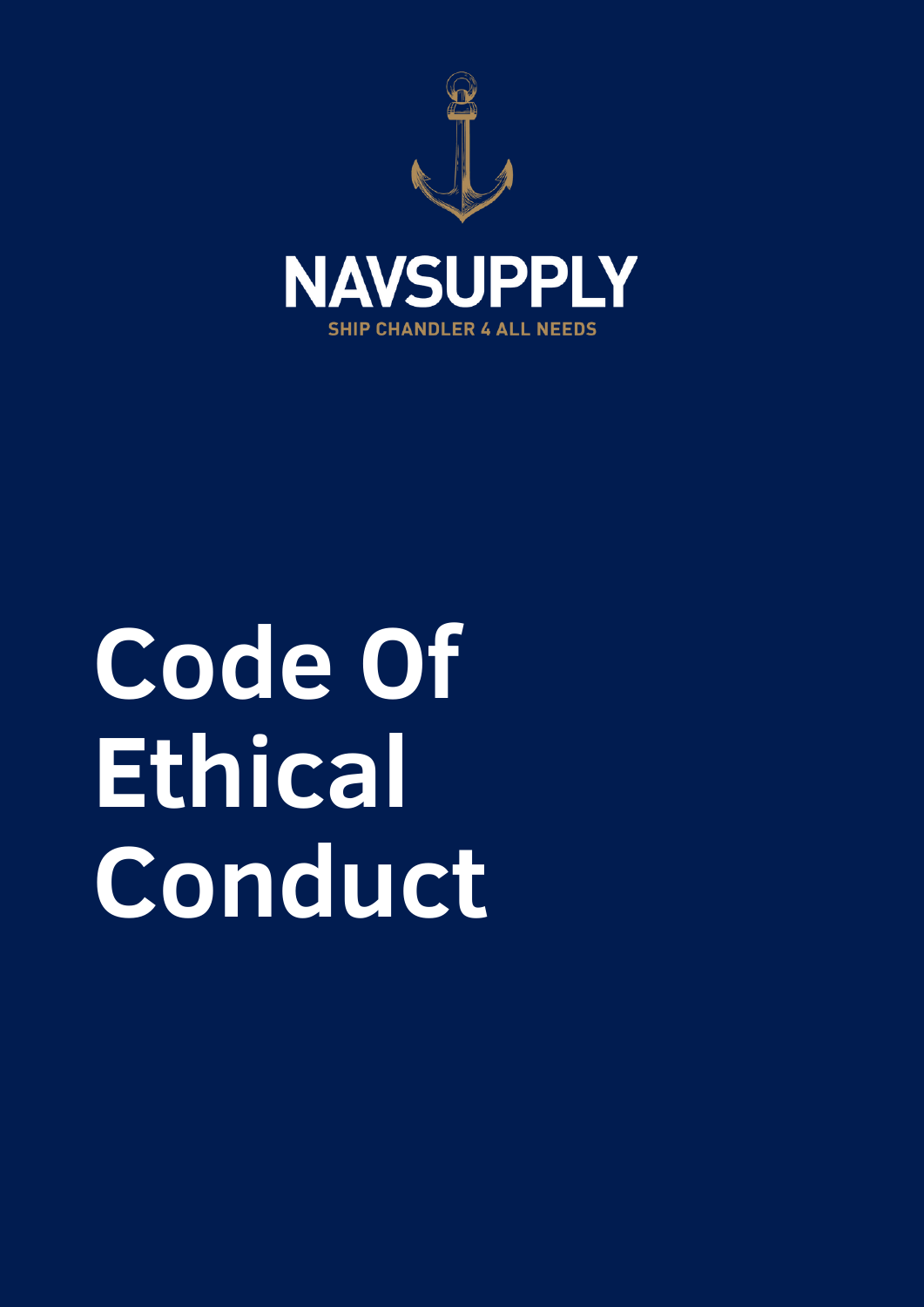### **Summary**

| $\blacktriangle$ | Who must follow the rules of this code?  |
|------------------|------------------------------------------|
| 4                | What is the Code of Ethical Conduct for? |
| 4                | And if not fulfilled?                    |
|                  | What should I do?                        |
|                  | What can't I do?                         |
| 6                | From the company's commitment            |
|                  | <b>Integrity Channel (Whistleblower)</b> |
|                  |                                          |

ATTACHMENT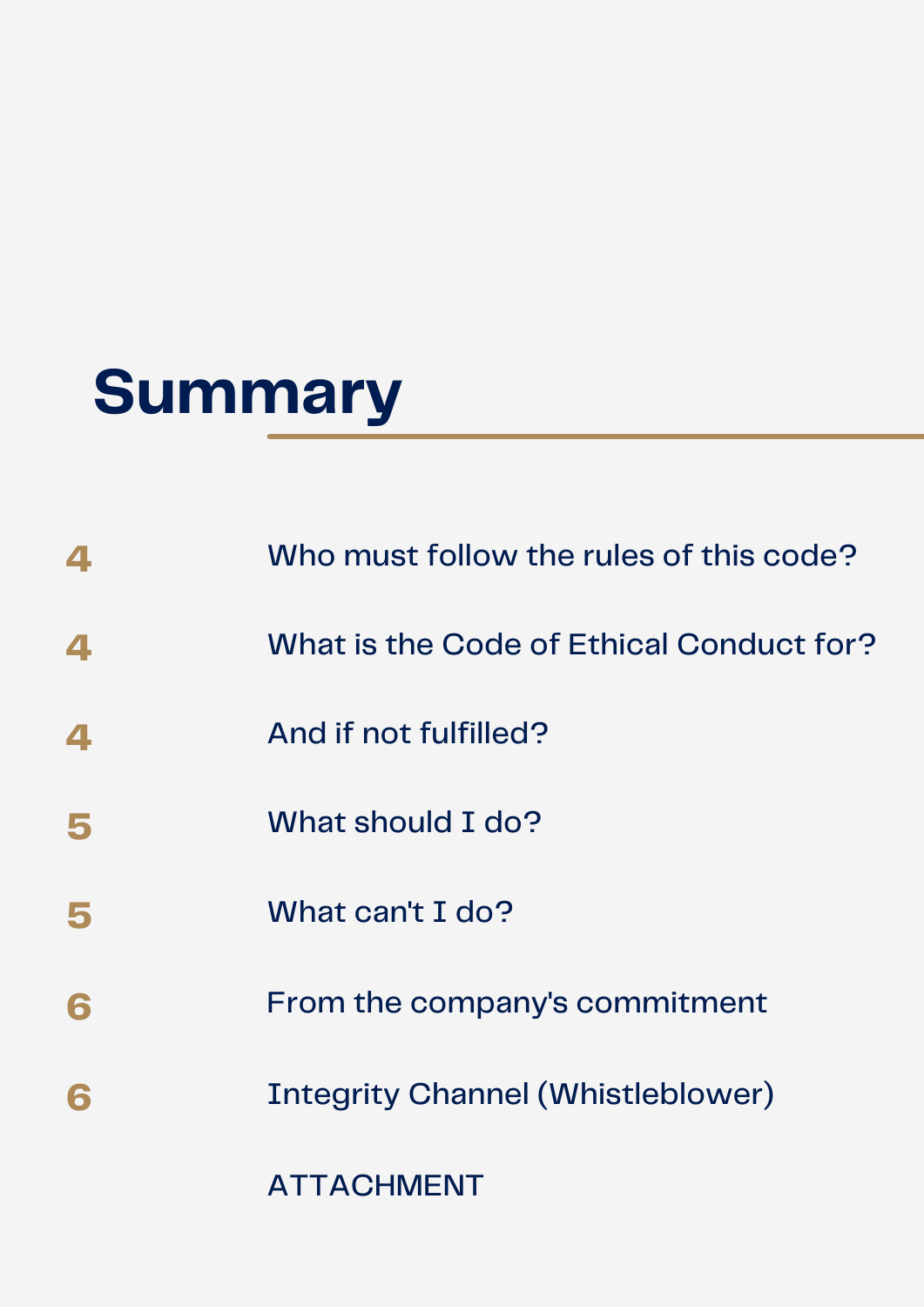### **PRESIDENT'S MESSAGE.**



**NAVSUPPLY** was born and grew and is being consolidated, supported by the principles of Ethics, Integrity and Transparency. With this code, we intend to give even more transparency to our values and organizational culture, with the full support of the Board of Directors and Board of Executive Officers, trusting that with this Code we will direct all the internal and external decisions of our employees, service providers, suppliers and customers.

It is extremely important that all our employees and partners read, understand and practice the rules set forth herein. We count on the support of a qualified team working so that all the guidelines of this Code are fully and constantly practiced.

We count on your support to maintain a respectful, humane and healthy work environment, in accordance with the best governance and sustainability practices.

#### **Eduardo Bediaga**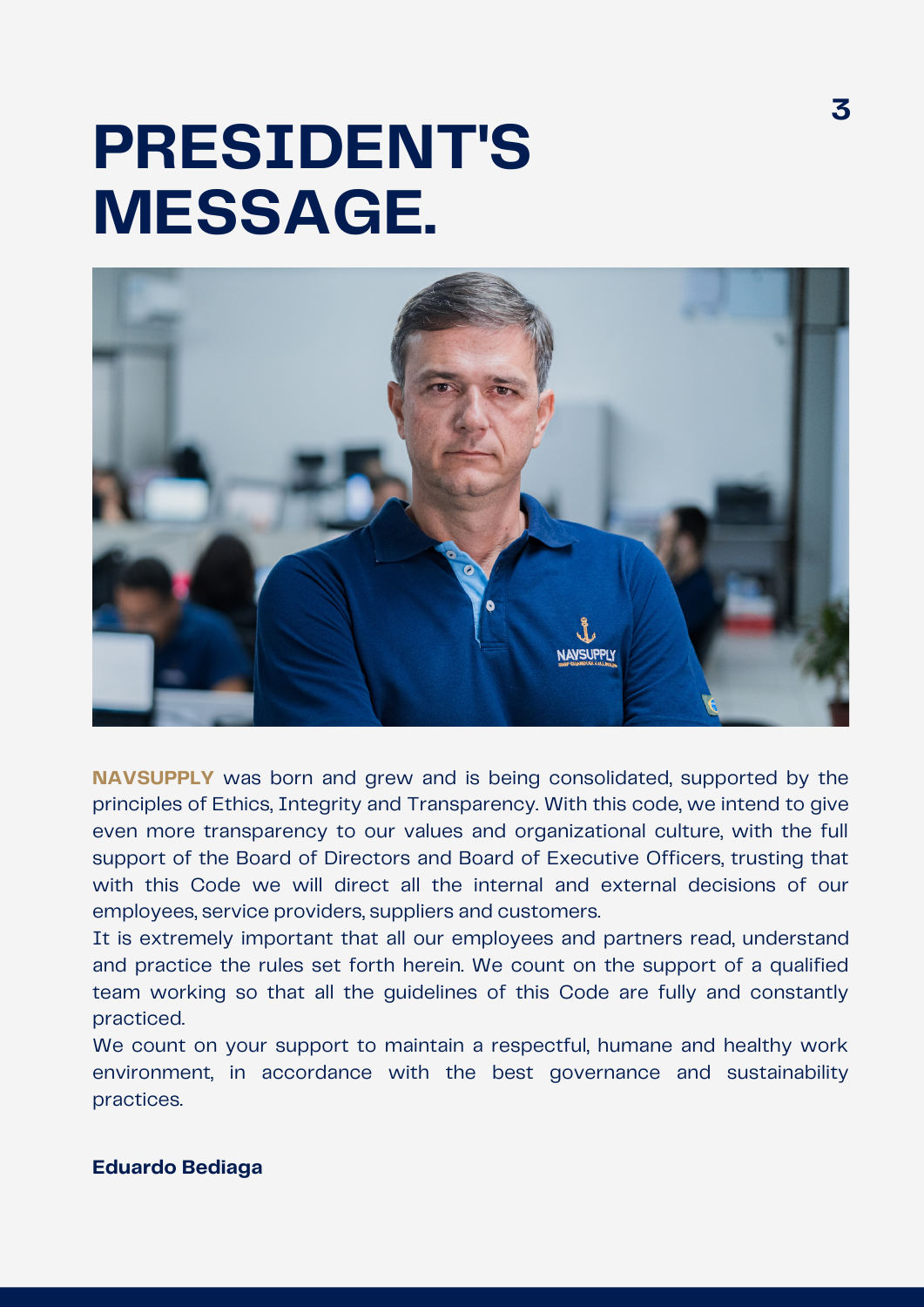### **Introduction**

**4**

#### **Who must follow the rules of this code?**

All Directors and partners, employees, outsourced workers, interns and suppliers.

#### **What is the Code of Ethical Conduct for?**

So that everyone knows what they should and should not do in the company, allowing everyone to live together, within healthy limits, with respect and professionalism, all in accordance with Brazilian and foreign laws, which are applied to I work at Navsupply company.

#### **And if not fulfilled?**

#### **a) If employed:**

Anyone who does not comply with the rules will suffer the consequences, which can be: warning, suspension and dismissal, among other applicable sanctions.

#### **b) Outsourced and suppliers.**

The outsourced or supplier that does not comply with the rules will have their case taken to the Compliance Committee for deliberation, will be notified in writing of the breached rule and may suffer the applicable sanctions, as described in the contract clauses, and may also have their contracts, temporarily or permanently.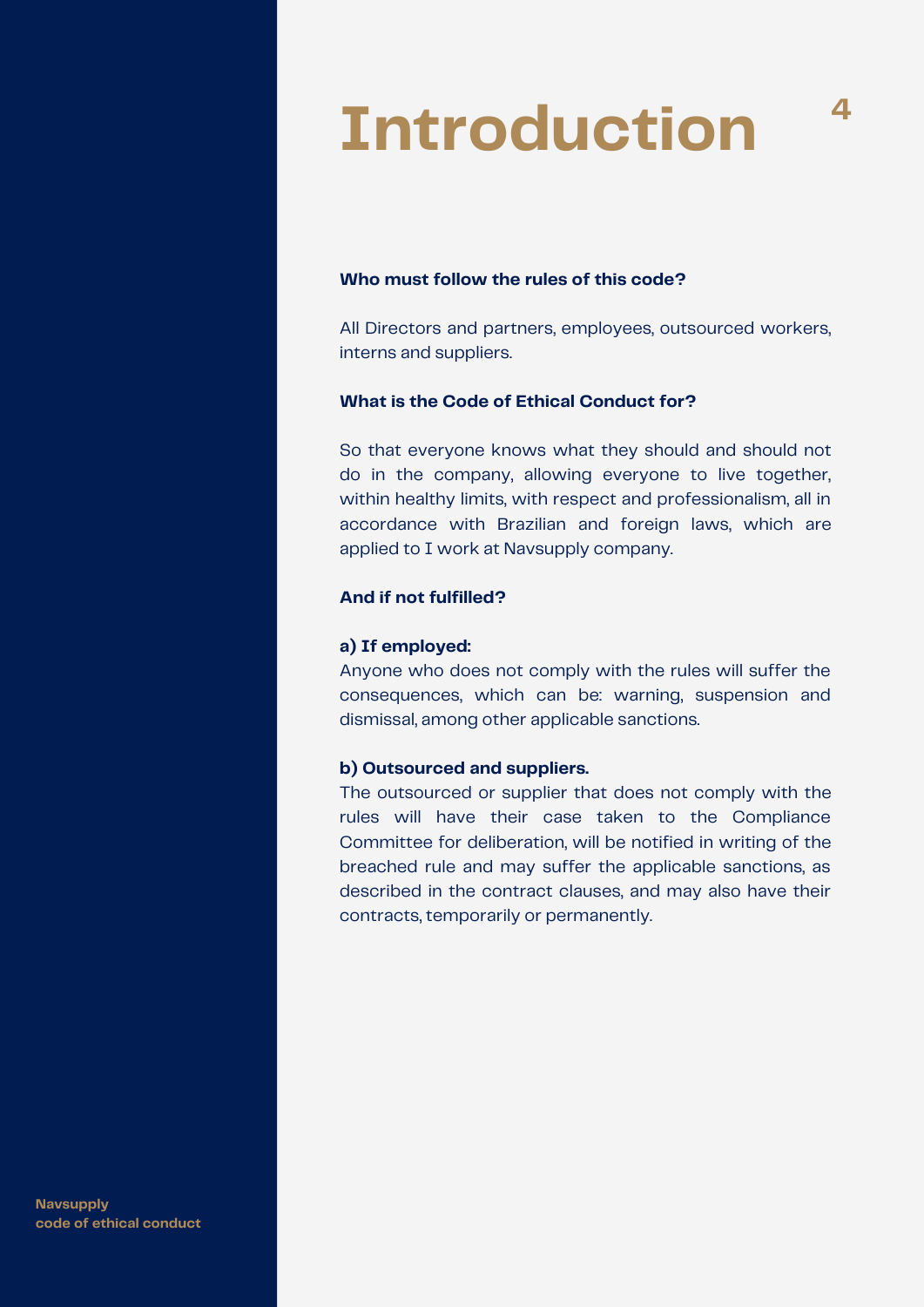#### **4. What should I do?**

a) Comply with schedules and tasks.

b) Respect everyone's workspace, keeping my belongings clean and organized.

c) Wear appropriate clothing for the work environment.

d) Respect different opinions.

e) Collaborate with your colleagues whenever possible and requested.

f) Be kind and polite to everyone, regardless of position, social condition, sexual, religious or sporting option.

g) Ensure the security of the company's data and information, disclosing them only with their express consent.

#### **5. What can't I do?**

a) Use working hours for particular tasks.

b) Improperly use the name or logo of the company NAVSUPPLY without prior written authorization, in any type of media, including social networks.

c) Make political propaganda during working hours, in the company environment.

d) Request gifts, tickets, invitations or favors of any kind from suppliers.

e) Give gifts to public agents, or offer to pay their expenses: for example, customs inspectors, ANVISA, income tax, port guard, government representatives.

f) Doing favors in exchange for business.

g) Discriminate people according to age, race, sex, physical characteristics.

h) Consuming alcoholic beverages, cigarettes, including electronic cigarettes, or making use of any other licit or illicit drug within the company.

i) Coming to work intoxicated.

j) Use secret company information to gain advantages for themselves or other people.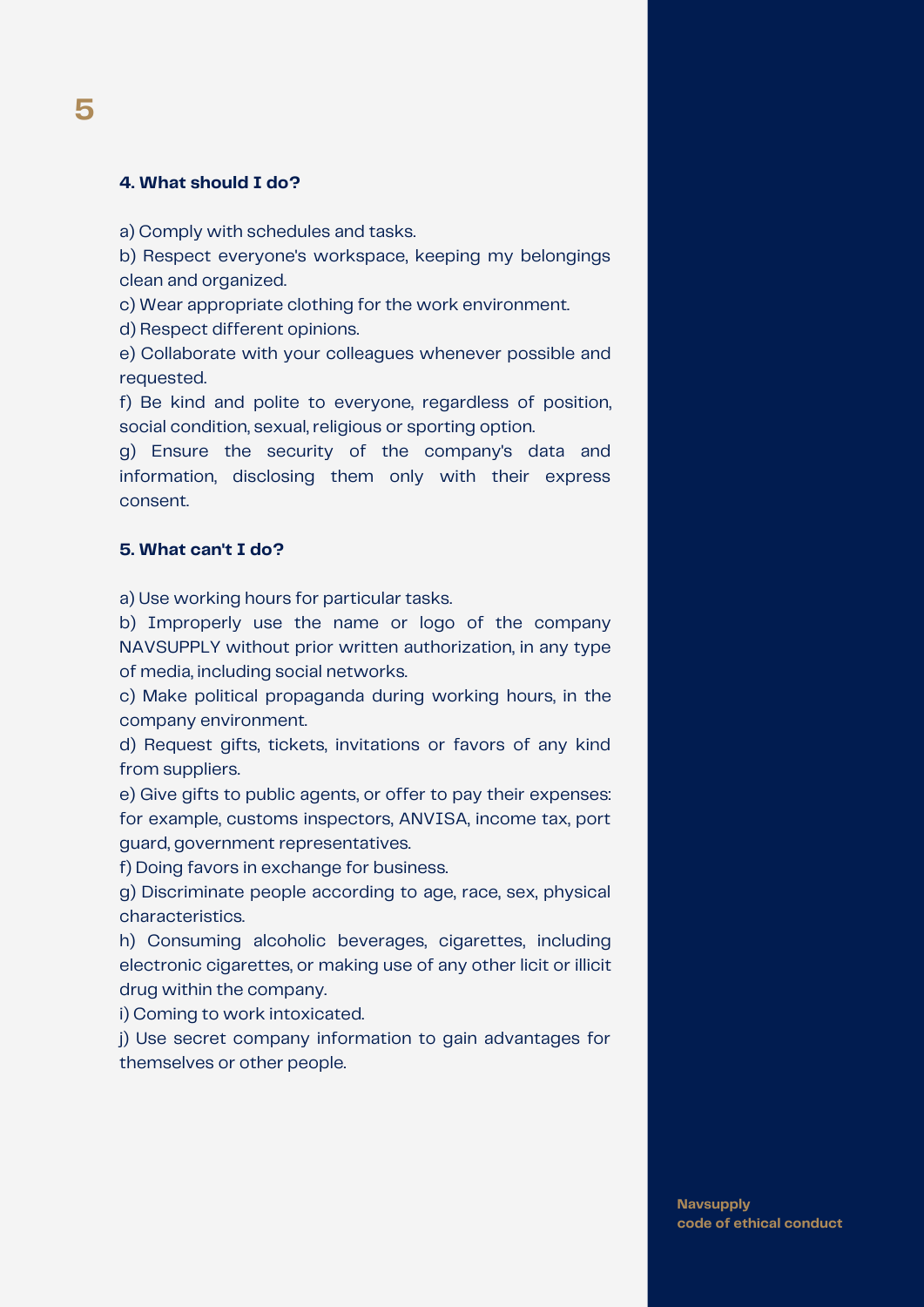### **Of the company's commitments**

a) Not to work with suppliers that offer advantages or benefits of any nature to employees in exchange for advantages of any kind.

**6**

b) Do not hire suppliers that are involved in the exploitation of child, degrading or slave labor or that degrade the environment.

c) Establish penalties for employees who give preference to any supplier in exchange for any advantage.

d) Provide training to employees, managers and suppliers on measures that must be taken to prevent money laundering, financing of terrorism and corruption, financial crimes, and any type of illicit act.

### **Integrity Channel (Whistleblower)**

In our daily lives, we are all subject to one or more ethical, moral and controversial dilemmas.

Whenever this occurs, ask yourself:

"Is this fact or decision that I witnessed in accordance with the laws, norms and/or personal and/or company values?"

If this reflection generates discomfort, or even a doubt, use the Integrity Channel (Complaint) to resolve this discomfort or doubt.

NAVSUPPLY guarantees that your question will be treated with anonymity, regarding the information received and with confidentiality, regarding the identities (yours and whoever is involved).

NAVSUPPLY also guarantees that there will be no act of retaliation or punishment against the professional or third party who makes reports in good faith.